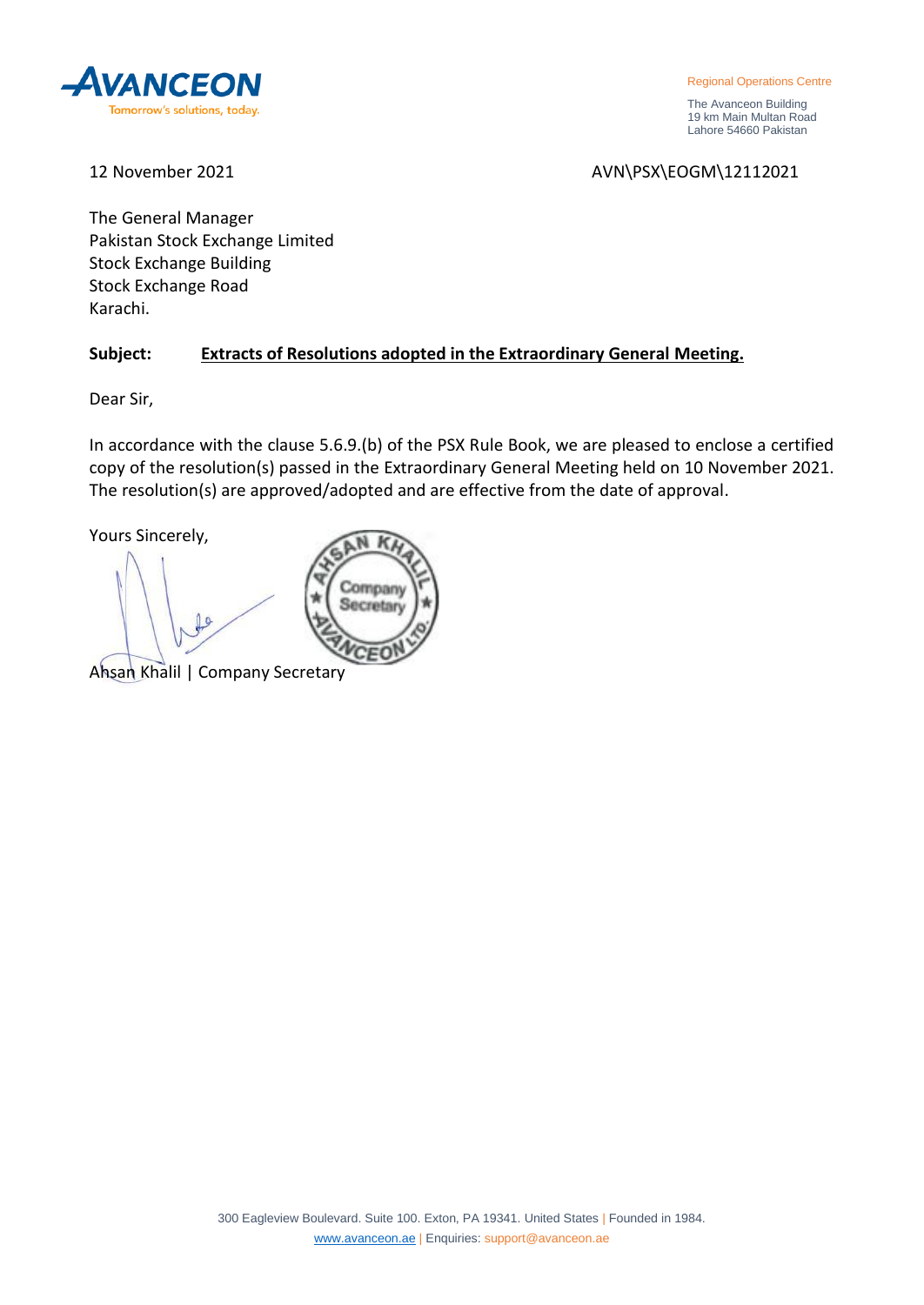

 The Avanceon Building 19 km Main Multan Road Lahore 54660 Pakistan

# **CERTIFIED COPY OF RESOLUTION(S) PASSED IN THE EXTRAORDINARY GENERAL MEETING OF AVANCEON LIMITED, HELD VIA ZOOM VIDEO LINK FROM AVANCEON LIMITED, REGIONAL OPERATIONS CENTER, 19KM, MAIN MULTAN ROAD, LAHORE ON 10 NOVEMBER 2021.**

## **RESOLUTION # EOGM(01)10/11/21**

#### **Ordinary Business:**

#### **RESOLVED THAT:**

1. The minutes of the 18<sup>th</sup> Annual General Meeting held on 26 May 2021 are hereby confirmed and approved.

#### **Special Business:**

2. "Under Clause VIII of Regulation No. 7 of the Companies (Further Issue of Shares) Regulations, 2020, the clause 7.1 of Employees Stock Option Scheme 2018 is hereby amended as follow in order to accommodate eligible entrants for further/enhanced options in the scheme so as to remove the yearly cap of number of options to be granted year wise.

The clause 7.1 of Employee Stock Option Scheme - 2018 to be substituted and read as follows:

The grant of option to eligible employees in any one calendar year shall be restricted to the maximum of 1% of the paid-up capital of the company (as increase from time to time excluding outstanding conversions). However, any excess beyond 1% of the paid-up capital of the company shall require a separate resolution of the shareholders of the company under clause V(b) of regulation no. 7.

It is clarified that if in any year, including commencement year, the number of grants as approved by the compensation committee is not granted then the un-granted options shall be carried forward to subsequent year(s).

It is also clarified that the committee, in its discretion may grant options to Eligible Employees including those presently in employment and those who join in the future. Whether further options are to be granted to any such employee who has already been granted Options in any one year will also be at the discretion of the committee."

3. "Under Clause VIII of Regulation 7 of the Companies (Further Issue of Shares) Regulations, 2020, the clause 7.1 of Employees Stock Option Scheme 2019 is hereby amended as follow in order to accommodate eligible entrants for further / enhanced options in the scheme so as to remove the yearly cap of number of option to be granted year wise.